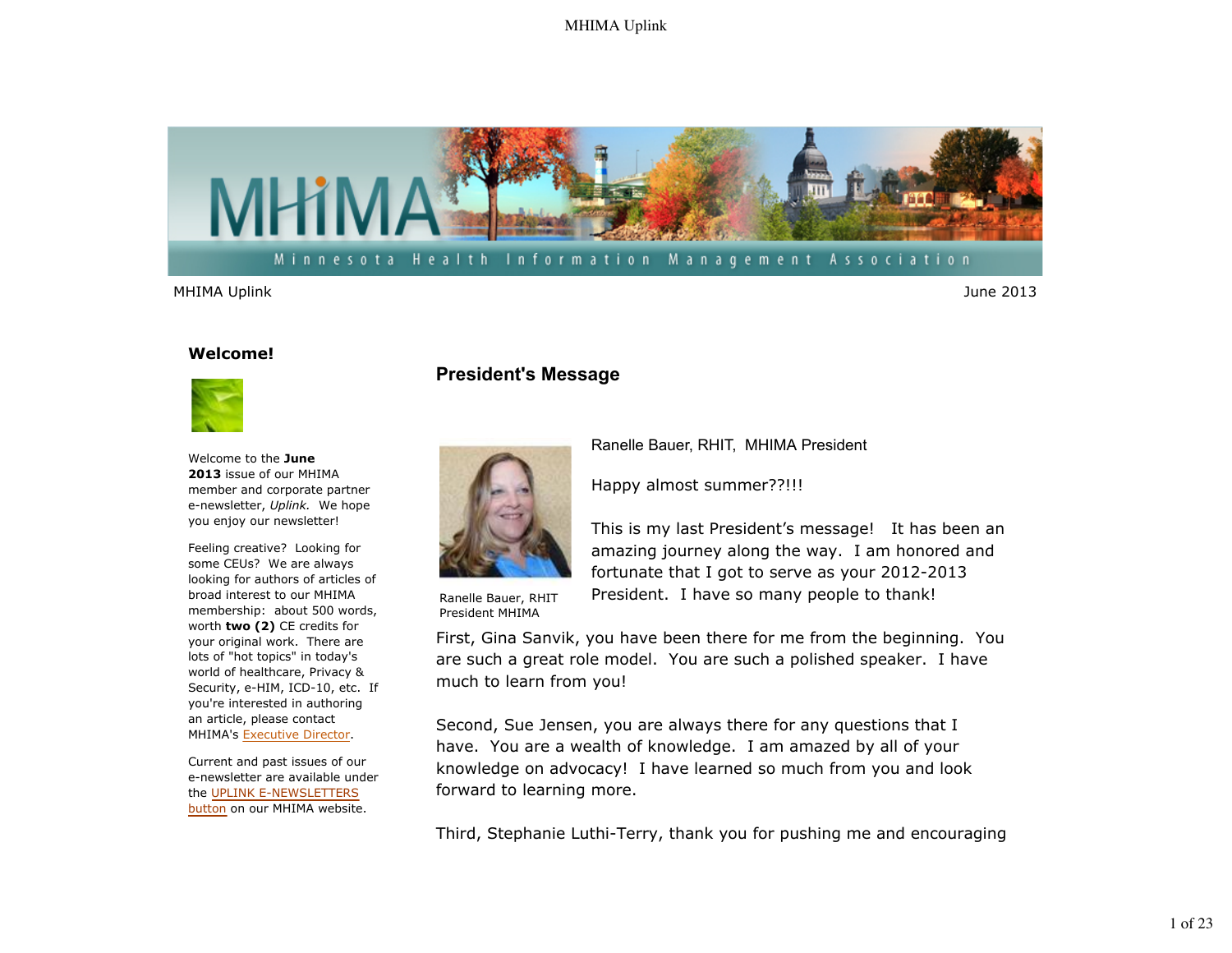me to be actively involved with this great organization.

### **MHIMA Vision & Mission**



#### **Vision:** The Minnesota Health Information Management Association, together with AHIMA, will set the standard and be the recognized leader in health information management practices, technology, education, research, and advocacy.

### **Mission:** MHIMA is

committed to the professional development of its members through education, networking, and life-long learning. These commitments promote high quality health information and benefit the public, health care providers, and other clinical data users.

#### Back to Top

### **MHIMA Member Spotlight**

Greetings from the Marketing and Communications Committee!

It is our goal to highlight MHIMA members as a fun and interesting way to get to know our diverse and multi-talented group. Want to be in the

Lastly, the Board of Directors. I cannot thank you enough for the support this past year. This year went so fast!

I am looking forward to being involved in a different capacity this next year, as well as supporting the new board coming in!

Ranelle Bauer, RHIT

### Back to Top

# **MHIMA Board Transition for 2013-2014**

Your 2013-2014 incoming officers and board members will assume office July 1, 2013**:** 

- **President-Elect: Jean MacDonell, RHIA**
- **Secretary: Amanda Maas, RHIA, CHPS**
- **Treasurer: Katie Massen, RHIA**
- **Delegate Director: Madonna LeBlanc, MA, RHIA**
- **Delegate Director: Kristi Lundgren, RHIA**

They join Danika Brinda, President, Ranelle Bauer, Past-President, and Sue Powell, 2nd Year Delegate Director in continuing to govern your organization.

MHIMA extends a final official thank you to Gina Sanvik as Past-President, and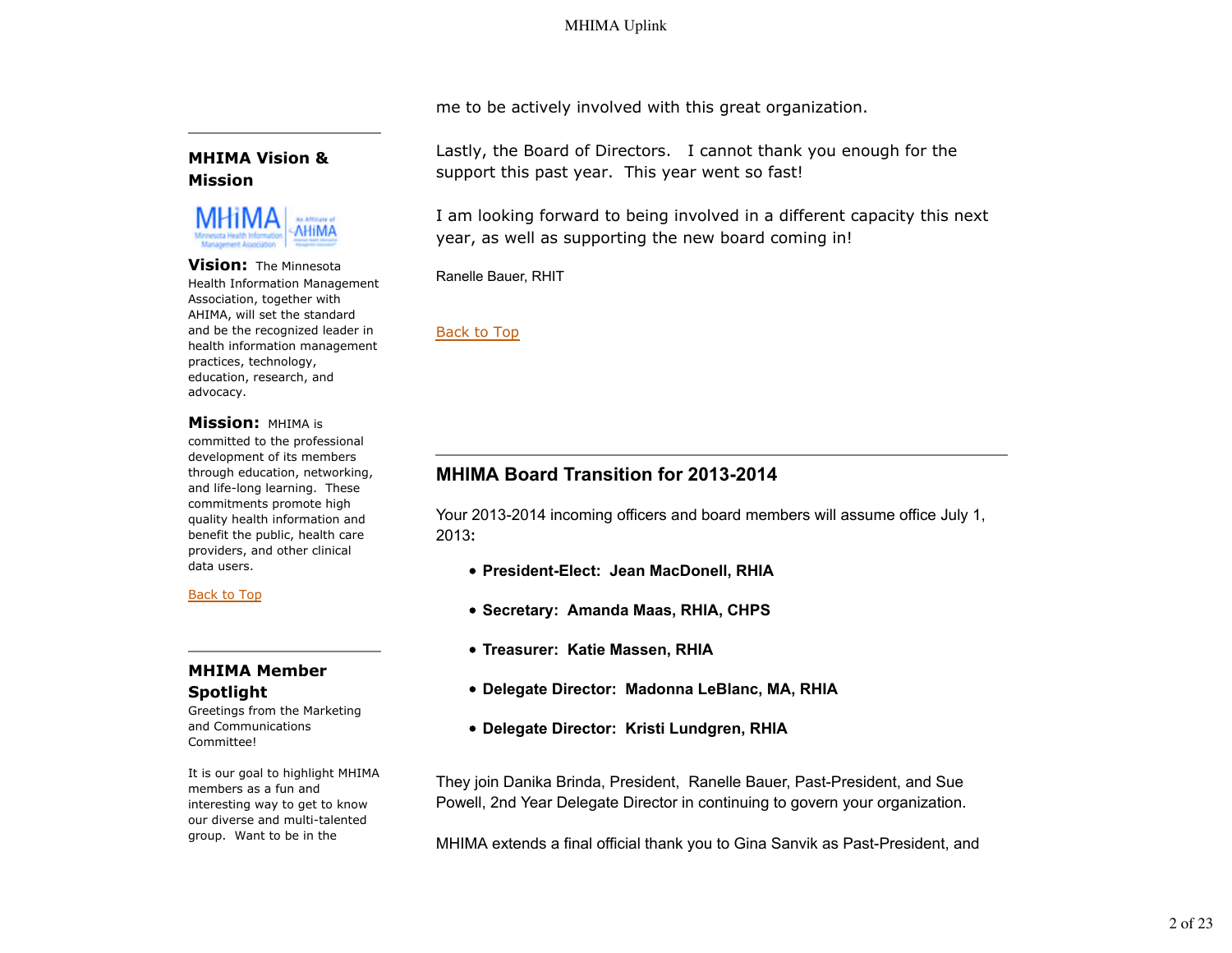spotlight? Know someone who should be? Please send names of individuals you would like to know more about, or volunteer yourself to "be in the spotlight" in our monthly e-newsletter.

Criteria for suggested individuals might be, but is certainly not limited to:

New MHIMA member New to active involvement with MHIMA MHIMA member with an interesting or unique job

Forward your suggested name(s) to Jon Cloutier or Amanda Maas.

Back to Top

### **Staying Connected with MHIMA**

Want to stay connected with MHIMA? Be sure your AHIMA profile information is up-todate.

When is the last time you reviewed the information in your AHIMA profile? Have you changed positions? Do you have a new email address? Have you recently moved? MHIMA depends on the member information in your AHIMA profile on a regular basis, including how we communciate with you.

Take a couple of minutes today and visit the AHIMA website, log in with your seven-digit AHIMA member number and your last name, and click on "My

Christina Wallner as Secretary, whose terms conclude on June 30, 2013. On behalf of everyone in MHIMA, we are very appreciative of your leadership and commitment to the vision and mission of MHIMA and to our HIM profession.

For a complete list of MHIMA's current Board of Directors, click here.

Back to Top

# **Congratulations to two MHIMA members on the 2013 AHIMA Ballot**

Two MHIMA members are on the 2013 AHIMA ballot. MHIMA is proud to support both of our members and wish them luck on their elections!



Sue Powell, RHIA

Sue Powell, RHIA, MHIMA 2nd year Delegate Director, is running for Speaker-Elect of the AHIMA House of Delegates. This is a two-year position serving as the Speaker-elect and then Speaker of the House (and member of the Board of Directors). Nominees for the Speaker-Elect position are voted on only by the delegates. This election will occur in August. Congratulations, Sue and good luck!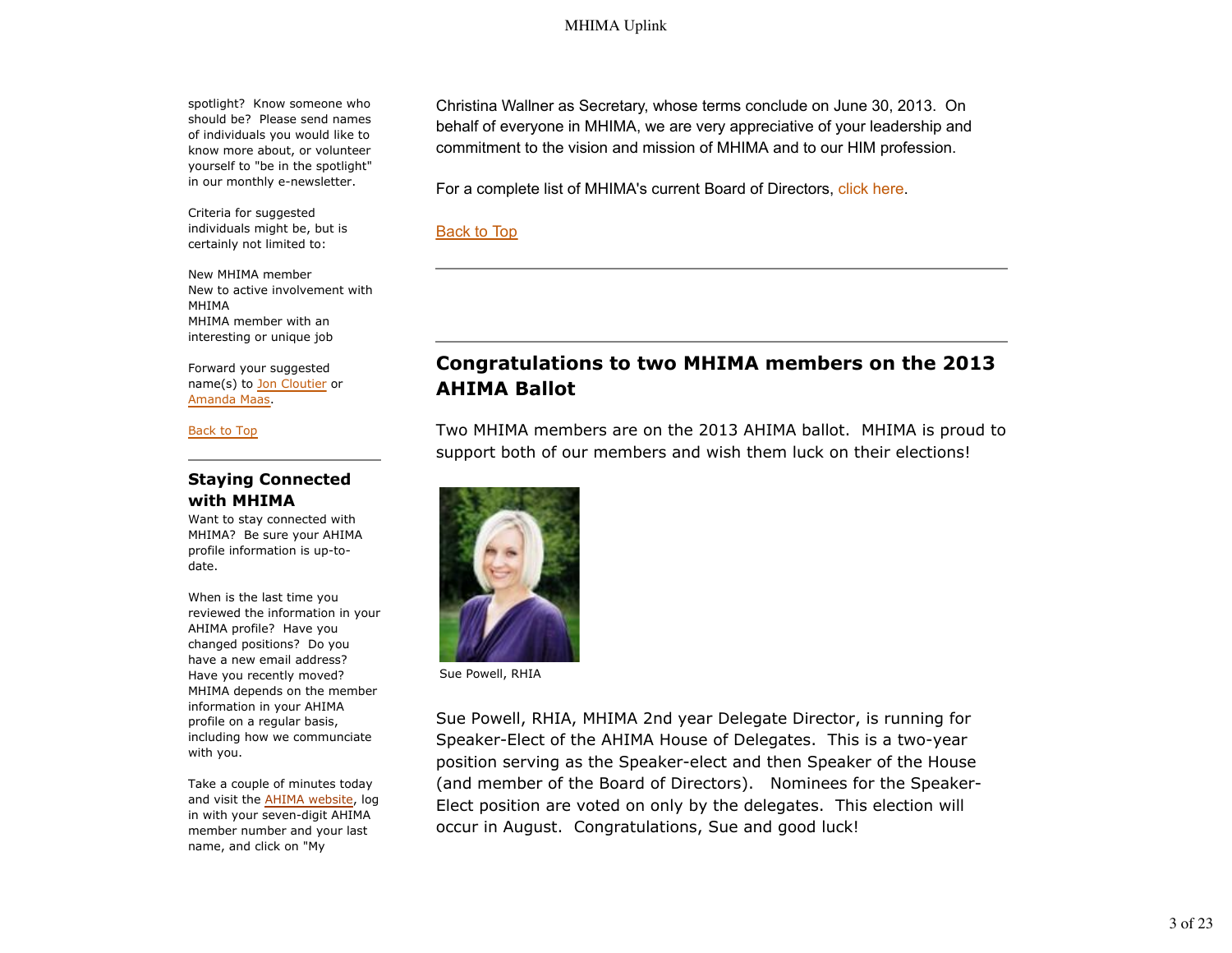Profile/Dues Renewal." Review all of the sections and update any old information.

In the section for **Component State Association (CSA) Selections**, may we ask that you check "YES" to select e-mails about products and services and "yes" to Postal Mailings. "CSA" stands for the state that you want to be associated with as an AHIMA member. MHIMA uses email as our primary method of communication, and occasionally land mail. If you check "no" in either of these options, you don't receive either type of communication from MHIMA.

Remind your colleagues to update their profile as well.

Back to Top

#### **MHIMA Job Bank**

Are you seeking a job? Are you an employer looking for a potential employee? Is your facility looking for someone with a skill set of MHIMA members?

Be sure to check out the MHIMA Job Bank Network on our website, which continues to be very popular. New positions are posted on a regular basis. On the Job Bank page, you'll find information about registering as a "job seeker" or as an "employer." Check us out often!

**Job Seekers:** There is no fee



Stephanie Luthi-Terry, MA, RHIA, FAHIMA, is running for one of three open positions on the AHIMA Board of Directors. The AHIMA election begins September 3, and voting is open to all AHIMA members. All MHIMA members are encouraged to vote in this election. Congratulations, Stephanie on your nomination!

Back to Top

# **MHIMA Member in the Spotlight**



Michael Crow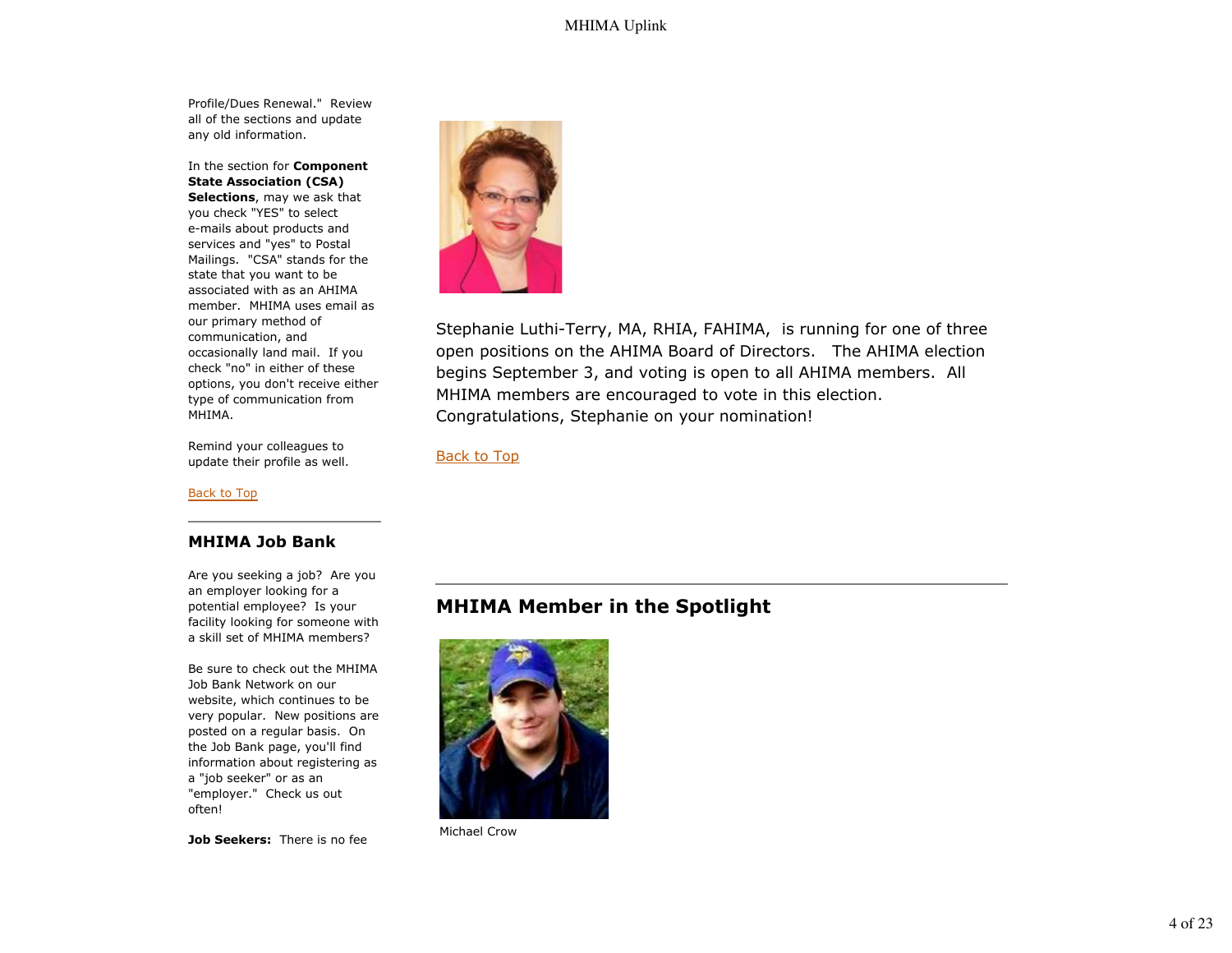to register.

**Employers:** Job posting fees are very reasonable and position postings are open to everyone visiting our Job Bank as a job seeker. E-blasts of job announcements are available for purchase and reach a targeted audience of MHIMA members who receive emails.

Click here to visit the MHIMA Job Bank.

#### Back to Top

### **Stay Up-to-Date with MN e-Health**

If you aren't receiving the weekly electronic MN e-Health Update newsletter, consider signing up for it. This publication, from the MN Department of Health, keeps you current with issues related to e-health, including HITECH, Meaningful Use, Privacy & Security and others. You'll also find links to e-Health resources available for your use. To subscribe, click here.

#### Back to Top

## **MHIMA Promotional Items**

MHIMA has a limited supply of drink cups and travel mugs for sale. The cost is \$11.00 each, including sales tax.

The MHIMA Member in the Spotlight for June is Michael Crow Title: Coder/Billing Specialist

I work for Allina Health Reference Lab and have a variety of duties. I am responsible for coding all narrative diagnoses we receive with requisitions. I also assist our denials team with processing denials and solving coding related issues. I run and format reports for our error processing team as well as work billing errors (such as missing information, etc.) I also work with our clients via query letters and calls to resolve billing/coding issues. Finally, I at times work in the Lab when needed.

I have an associate's degree in Medical Technology (Medical Lab Tech). I obtained my CCA credential through AHIMA a year ago. I'm currently a student at Western Nebraska Community College (online) working to complete my RHIT degree, just need to find a place to do an internship to finish up. For work experience: I worked as a medical lab tech for about three years before transitioning to a role in the billing office. I've worked in billing for 10 years.

I enjoy the challenge that coding narratives can present. Coding narratives can seem very straight forward at times but they also present some unique challenges. The coder is working with less information so it is very important to develop a good feel for deciding if you have enough documentation to code the narrative or not. Also, writing a query letter that communicates your questions without leading or being suggestive of what you think the answer is can be an art form.

I think MHIMA offers great networking opportunities and as someone new to coding, this is very important. MHIMA also offers educational support.

Outside of work I like to read books, play disc golf, go fishing and lift weights.

I'm the only certified coder in my department, so I'm the resource person for coding related questions. I always enjoy being helpful and being able to contribute as much as I can to my department.

Personally, I've been married for almost seven years to my wife Kim and we have a five year old daughter (Izzy). We live in Hutchinson with our two cats and we enjoy getting outdoors and going on mini-vacations around the Upper Midwest.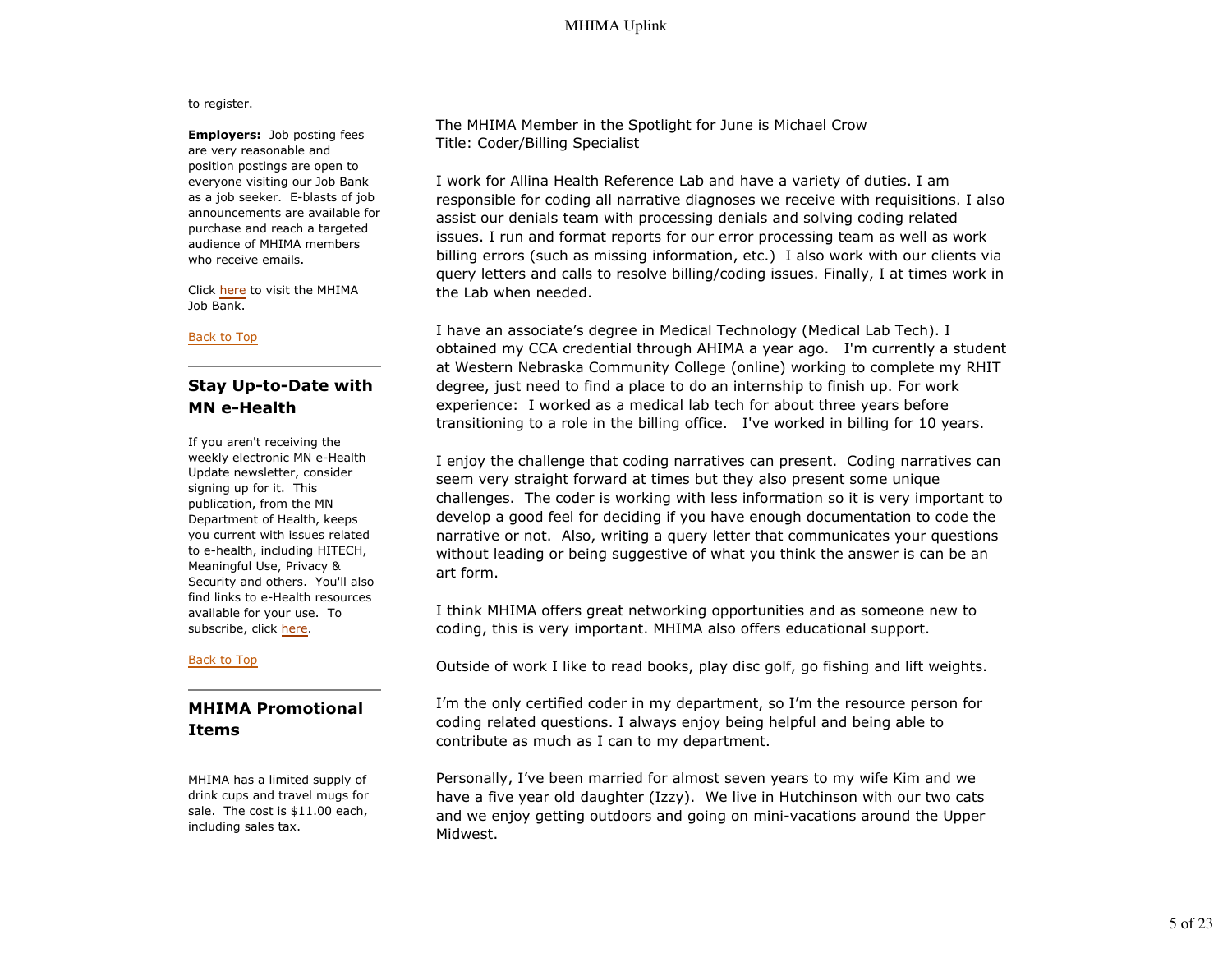

Back to Top

## **Scholarship Essay - Kayla Zirbes- The College of St. Scholastica**

### **\$1000 Scholarship - RHIA Category**

"How I Will Use This Degree toAdvance the HIM Profession"

As I approach my final semester of my undergraduate degree, I am eager to begin my career as a health information management (HIM) professional. Throughout my education I have been exposed to the rapid changes that are occurring in the field currently and I am enthusiastic for my chance to promote innovations and evolutions throughout my career.

Following graduation, I intend to pursue my passion towards ensuring hospitals' usage of electronic health records (EHRs) to achieve meaningful use and quality reporting as well as health information exchange (HIE). Beyond just the implementations of these new initiatives, I also intend to educate my staff and the organization as a whole of the overall benefits of the changes and our profession's contributions throughout the process which I hope will enhance understanding of the role HIM plays in a facility.

Additionally, I hope to make progress in the field regarding data collection, utilization, and analysis regulations and standards. I fully intend to make significant contributions to all aspects of not only these aspects of HIM but all future initiatives as well.

Another aspect of HIM I am zealous towards is advocacy in all aspects of the profession including enhancing the image of HIM professionals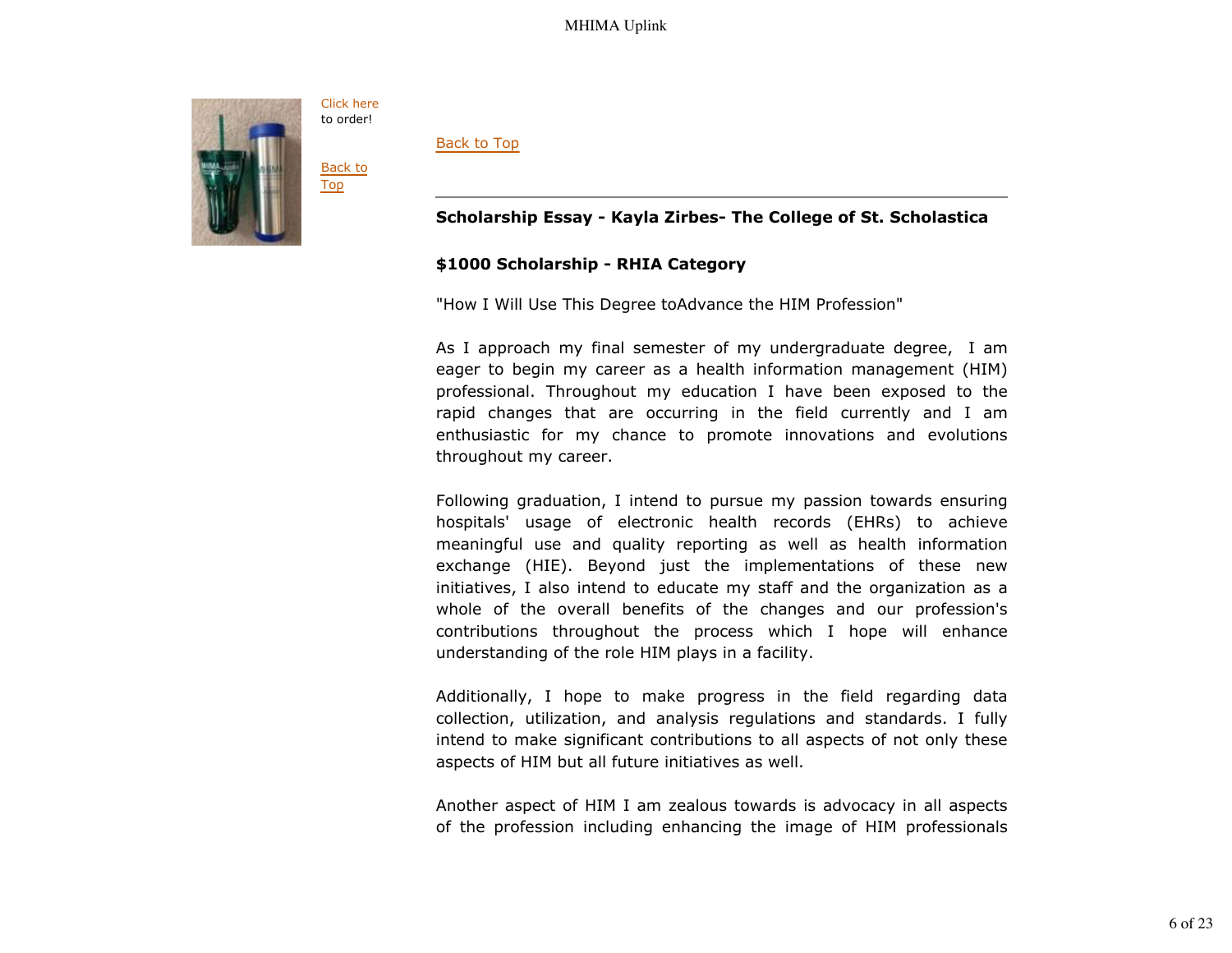and associations as well as promoting change within legislation as I have with virtual Hill Day and my attendance at Hill Day this March.

After gaining a few years experience in the field, I am committed to returning to school for my Master's dual degree in HIM and IT leadership which I feel will enhance my abilities to drive this profession to the next level. After completing this level of education, I anticipate becoming an educator in order to give back and help with the fundamental development of the generation of HIM professionals.

Following my Master's, I then intend to return for my Doctoral degree with a focus on research in some regards. I am a true believer that information is knowledge and enhancing the profession requires use of that knowledge which comes from research. As the future begins to emphasize quality data collection and reporting, the ability to analyze the data will greatly improve and that in turn will lead to enhanced patient care which is essentially the goal of any health care profession.

I believe the key to being successful in this career is to be proactive and never stop setting goals, imaging solutions, gaining education, enhancing understanding or applying knowledge in any of the diverse settings I will pursue throughout my career.

Back to Top

**Scholarship Essay - Darcee Roeschlein- The College of St. Scholastica**

#### **\$1000 Scholarship - RHIA and CIS Category**

"How I Will Use This Degree toAdvance the HIM Profession"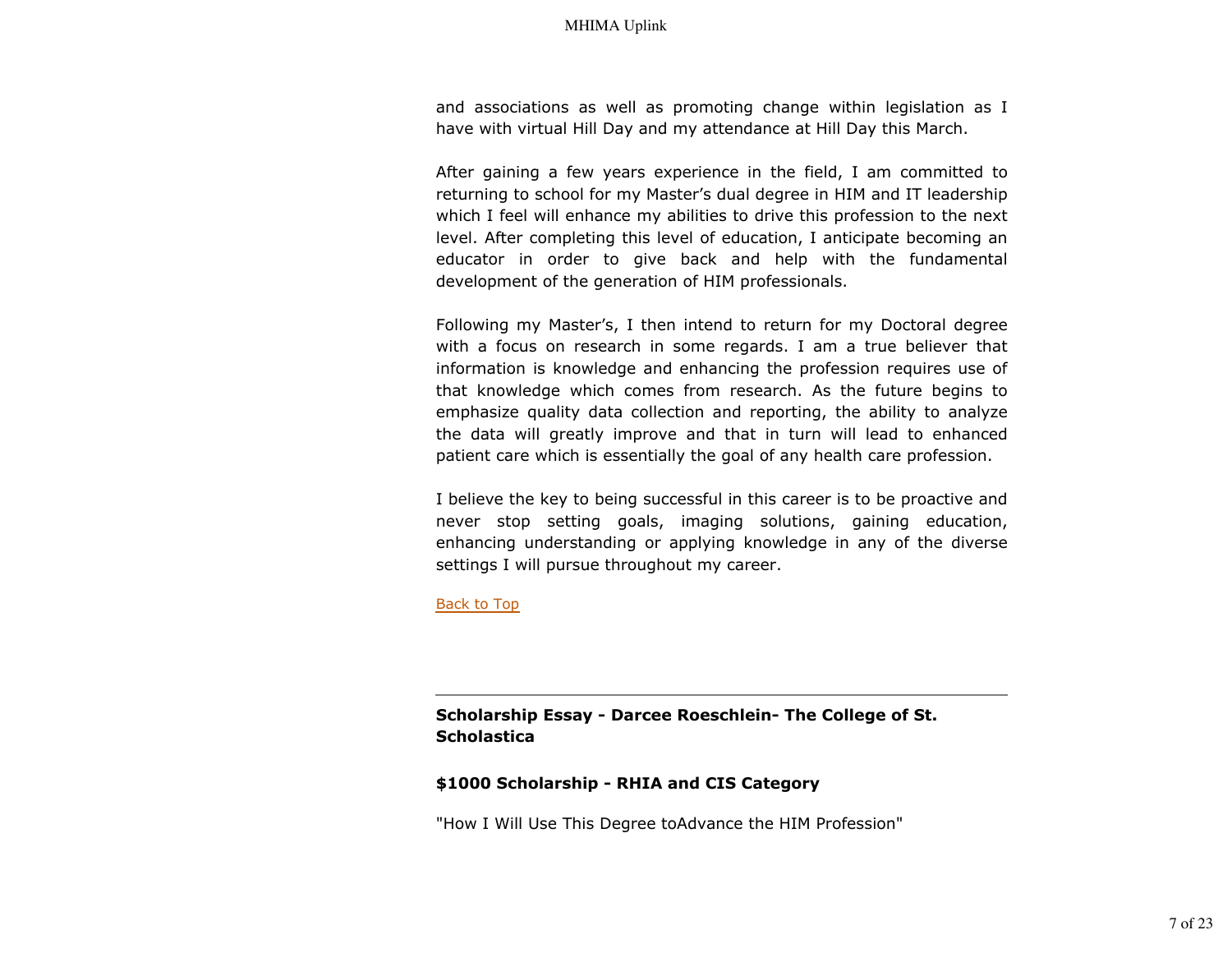Growing up on a farm, my dream was to become a large-animal veterinarian. I spent countless hours bouncing alongside dad, thinking I was helping him so much! When the vet visited our farm, he referred to me as 'his little shadow.' My dream of pursuing a career as a largeanimal veterinarian persisted on, until my junior year of high school, when I had to make my final decision; where I wanted to continue my education and what I wanted to study. During my junior year, I was exposed to various areas of the medical field through a class called Medical Careers. I learned my forte was not working one-on-one with patients, but I discovered the Health Information Department, the career that is most often overlooked and rather invisible.

I have a passion for animals, and taking a sudden turn in career paths, I have encountered some highs and lows. While filling out my application to The College of St. Scholastica, receiving acceptance to the school, and eventually the Health Information Management program, I realized a degree in Health Information Management provides numerous career paths; the horizon is vast! I recognized that a degree in Health Information Management would not only provide me with the professional knowledge to achieve management responsibility for health records and health information systems in a hospital, but rather a variety of health related settings; including animal hospitals.

This past December and January, I had the opportunity to travel to India for two weeks. On the way to India, I spent three days in Paris, France. This trip was one of the best experiences of my life. It takes physically entering a country to, really, experience their culture; no pictures, videos, or words can do justice. Each country, the United States of America, France, and India, are all at different stages of 'life.' The United States and France are similar, but the United States and India are vastly different; I came to the realization that India has a better handle on healthcare than the United States. The most shocking was: 1.) The nursing home I visited has had electronic medical records since 1992 and 2.) The family will care for a sick patient at home, only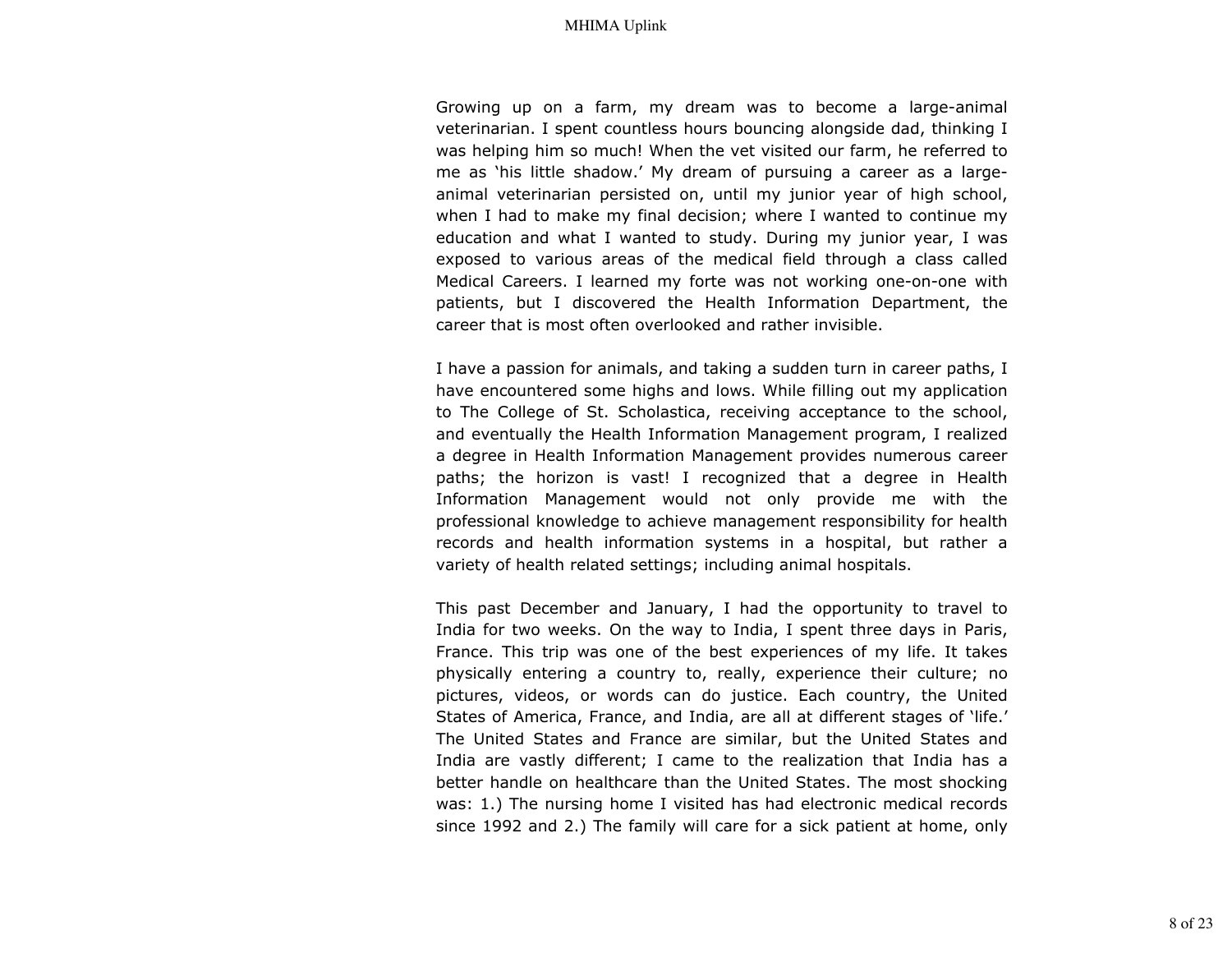seeking medical care for medication or tests. Returning home, to the United States, I appreciate the resources I have, but I cringe at how our resources are used; resources are only as smart as the user. February 1, 2013 I will board a plane to Ireland, where I will spend three months, and I cannot wait to uncover the medical differences there.

Growing up on a farm, being the 'baby of the family', and international travels have shaped me into the person I am today and will be in the future. The HIM profession is part of the puzzle that will advance the U.S. healthcare system. With a persevering personality, a girl who sets high goals for myself, and pushes myself to go above and beyond, I am confident that I can be an important part of the puzzle. I am excited to have the opportunity to share my experiences and add my characteristics to the HIM profession.

Back to Top

### **Scholarship Essay - Jody Trisko - Rasmussen College**

#### **\$750 Scholarship - RHIT Category**

"How I Will Use This Degree toAdvance the HIM Profession"

There is no greater reward than having a career you love. Healthcare is that career for me. Though I am not directly involved in patient care, I still make a difference in the lives of patients by ensuring the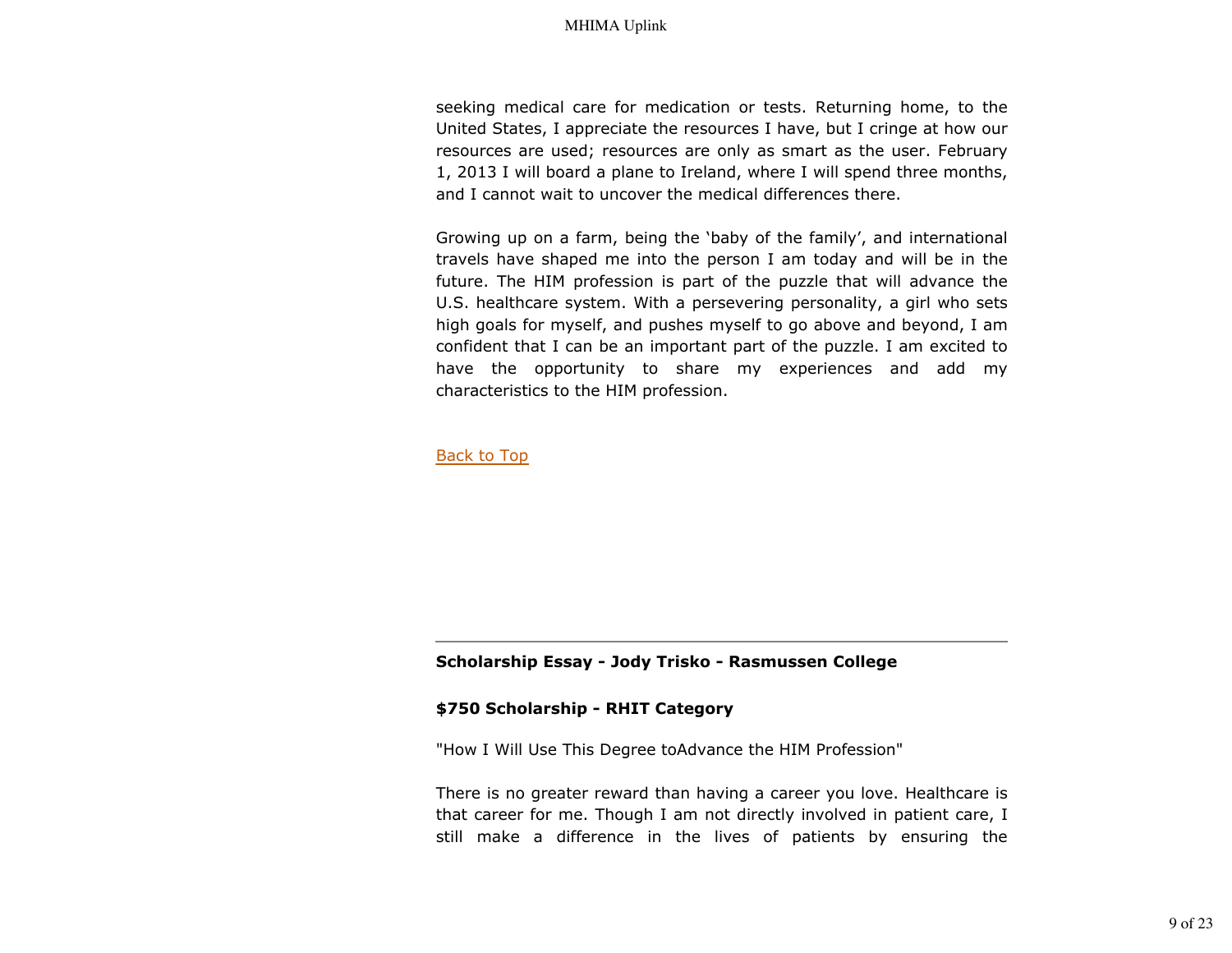completeness and accuracy of their medical records and by appropriately coding their encounters. The importance of complete and accurate medical documentation cannot be overstated, especially with the United States soon transitioning to ICD-10. I see wonderful opportunities as well as significant challenges as we continue to plan for this monumental change.

From my first job as a medical transcriptionist to my most recent position as a coding specialist, I have witnessed numerous advancements in the healthcare field including electronic claim submission, the advent of speech recognition software, and the recent implementation of electronic health records (EHRs). Embracing these inevitable changes is what keeps me excited about working in this field.

Completing the Health Information Technician (HIT) program and earning the Registered Health Information Technician (RHIT) credential will open many new doors for me. I have several plans for optimizing this degree both for the advancement of the field as well as for my own professional development.

First, I will strengthen the relationships between providers, compliance officers, and coders. Special software now allows providers to enter many of their own charges with coders then having responsibility for auditing them. I will create a team of educators from coding and compliance that will also include a group of "physician champions" who can help train other providers and answer questions about documenting exactly what was performed and selecting the correct E/M or other procedure code to accurately describe the encounter.

Next, I will partner with the Health Information Management (HIM) Department to ensure timely record review and chart analysis, making sure there remains a viable system in place for handling delinquent records. While EHRs have significantly improved timeliness of documentation and are dramatically improving patient care, there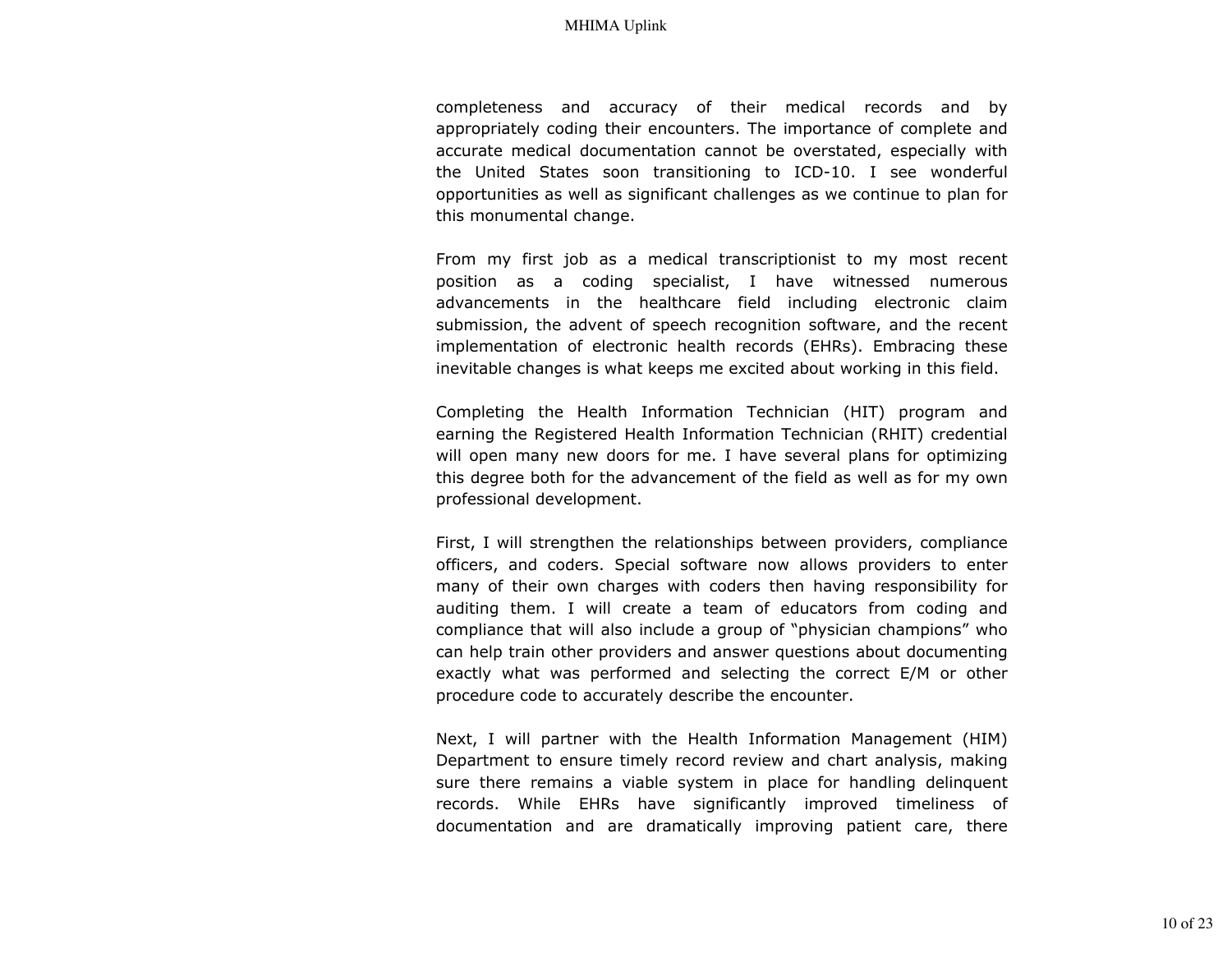remain several issues surrounding their use. Options like drop-down menus may allow for selection of an incorrect "canned" phrase. With this shift from paper records, providers are still learning the new ways of creating and deleting entries as well as generating addendums. It takes time to master any new skill and technology is no different.

Finally, I would like to become more involved with the progression of Regional Health Information Organizations (RHIOs) and Health Information Exchange (HIE). With continued technological advancements in EHRs, a patient's healthcare data should be available at the point-of-care wherever he/she was seen. I would partner with Information Technology (IT), compliance, HIM, and other stakeholders to define and outline a process for the secure sharing of protected health information.

No matter where this degree might eventually lead, I will forever be grateful to be able to continue in a career that brings me such joy and satisfaction.

Back to Top

#### **Scholarship Essay - Lisa Lockhart- St. Paul College**

#### **\$500 Scholarship - RHIT Category**

"How I Will Use This Degree toAdvance the HIM Profession"

With my degree in Health Information Technology (HIT), I will advance the HIM profession through the use of knowledge, skills, and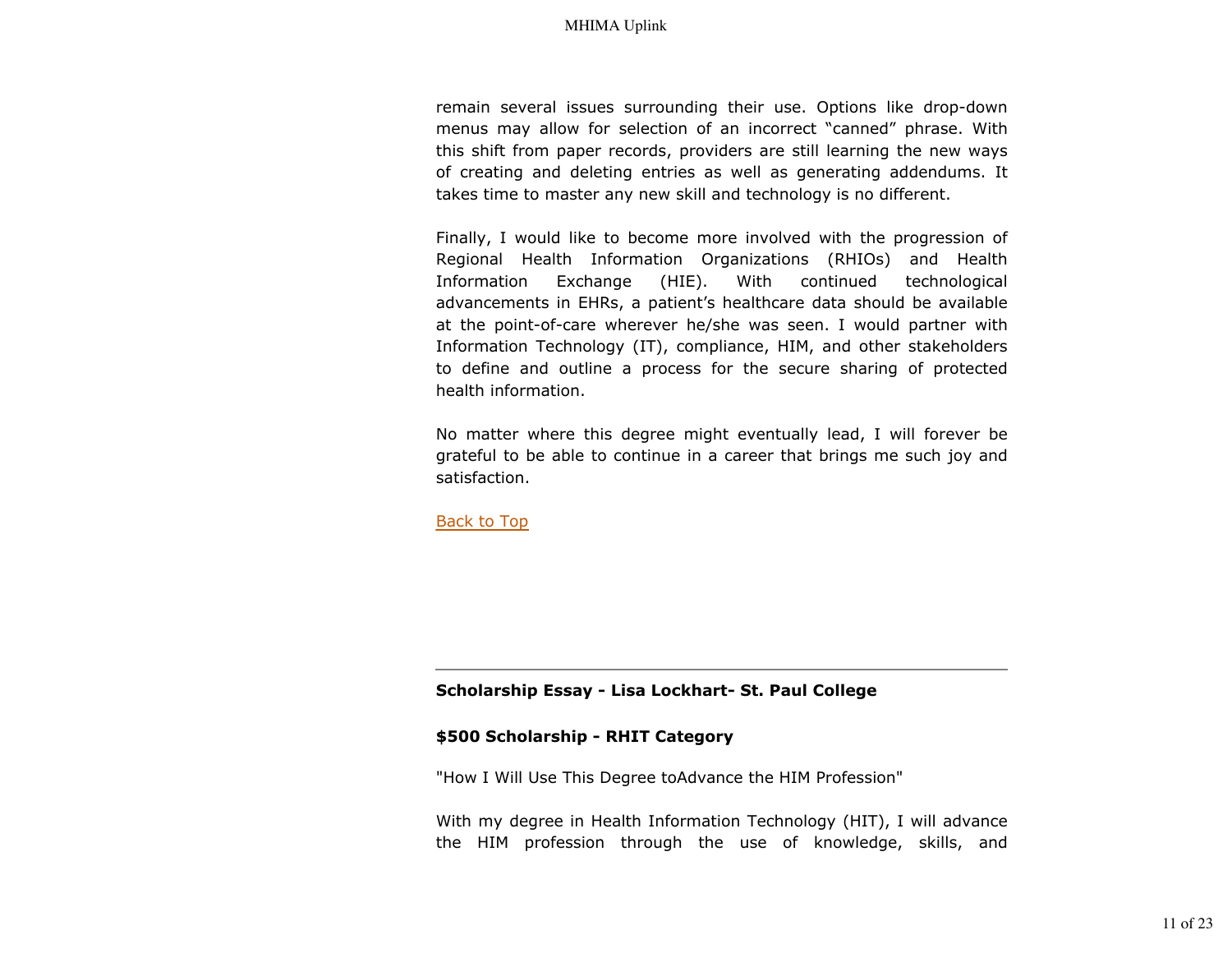experience. These important tools, obtained through the pursuit of my HIT degree, will enable me to become a valuable member of the HIM profession. Having specific skills and hands on experience in the HIM field are important aspects in the preparation for a career in HIM, but the knowledge of the vital topics concerning HIM is the foundation for that preparation.

Two of the vital topics concerning HIM today are compliance and privacy. By using the knowledge of these issues, I will be able to participate in all aspects of compliance and privacy as they relate to healthcare facilities and their patients. Some of the most important compliance issues for healthcare organizations include Medicare guidelines, health department regulations, and The Joint Commission accreditation standards. I will keep apprised of all of the new and updated compliance issues to ensure that they are adhered to. The major privacy issue concerning healthcare organizations today, and in the future, is the Health Insurance Portability and Accountability Act (HIPAA). The privacy and security of a patient's information is a priority. I will be diligent in my efforts to maintain that privacy at all times. With the secured knowledge of these and other important HIM topics, I can confidently use the skills specific to HIM that I have acquired.

These specific skills include proficiency in coding, the electronic health record, billing, and reimbursement. By learning CPT-4, ICD-9, and ICD-10 coding, I can help to move a healthcare organization from the past and into the future. This also holds true for the electronic health record. While a lot of organizations have made the transition from paper to the electronic health record, there are still many organizations that need assistance with that transition. I would use my skills and understanding of the electronic health record to assist with that transition. Billing and reimbursement are also important to the future of any healthcare organization. With the billing and reimbursement abilities that I have acquired, I can help a healthcare organization keep up with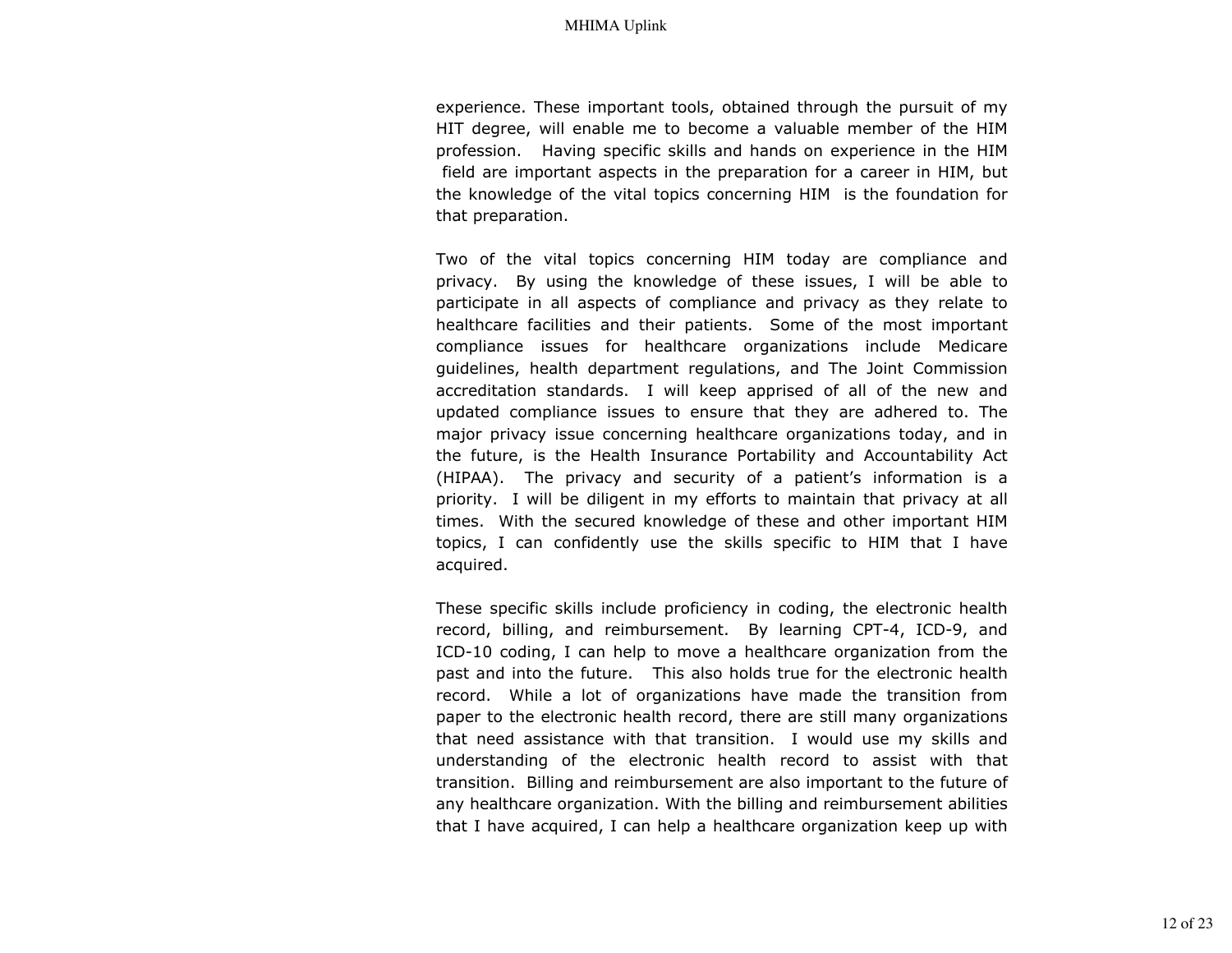latest Medicare and third party insurance changes. In addition to the skills obtained through my HIT degree, I will have gained hands on experience as well.

The hands on experience gained through a healthcare internship will benefit my future work in HIM. I will use the experience to enhance my work in all areas of the health information office. This would include responsibilities dealing with the release of patient information, coding, billing, and reimbursement. I will be an asset to an employer looking for someone with experience in those areas. This experience will be an important complement to my knowledge and skills in HIT.

With the foundation of knowledge, the specific skills required, and the valuable hands on experience in place, I will be able to advance the HIM profession. As I go forward, these abilities will continue to strengthen. Thus, my value as a member of the HIM profession will continue to grow into the future.

Back to Top

# **Scholarship Essay - Rebecca Heggestad - National American University**

## **\$500 Scholarship - RHIT Program**

"How I Will Use This Degree to Advance the HIM Profession"

I will use this degree to help advance the electronic medical record system. In my current career as a credentialing specialist, I was part of a pilot for paperless credentialing files. The experience of transitioning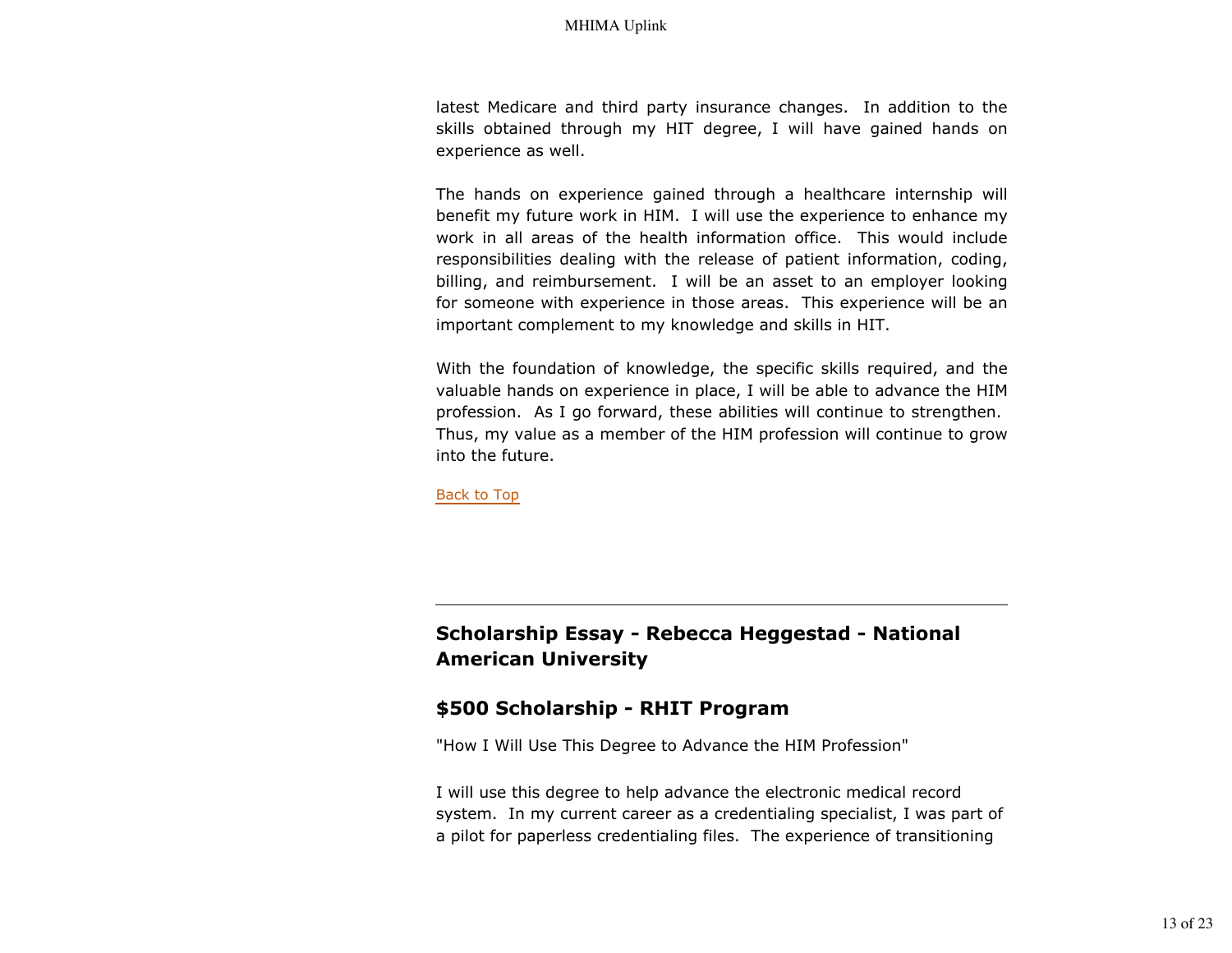from paper files to electronic was a smooth and painless process and I would like to bring some of what I learned being involved in that process to the HIM profession. Now having electronic files, we save the company a lot of money and don't have files piled up sky high at our desks.

I believe that going paperless is a great benefit to the company and its employees. It helps the company save money and in some cases the employees may see that benefit on their yearly raises. This change will also eliminate the storage of paper files/records, therefore making more room for employees or other items besides storage cabinets. Another way that the employees can benefit from having all electronic files is that they may be able to work from home, therefore, saving money on gas and even food. The company would also have us to their printers less which means saving money on repairs and may delay having to buy new machines. Electronic files/records are going to be the wave of the future and save a lot of money and time for both the company and the employee.

Change is a great thing and helps develop the future and keep people up with what is going on in the world today. Changing from paper medical records/files may be hard for some people but it is the future and we have to adapt and accept change. Me, personally, I love change and adapt well to it. Being part of this electronic file pilot was one of the best things that my company could have asked me to do. I am now in the process of being able to work from home and working from home is going to save on gas, car wear, and food. I can cook at home instead of spending money at the cafeteria. In the end, paperless records/files are a great thing and I want to help people understand that it's a good thing. And try to aid in letting people know that change is good and we need to move forward.

Back to Top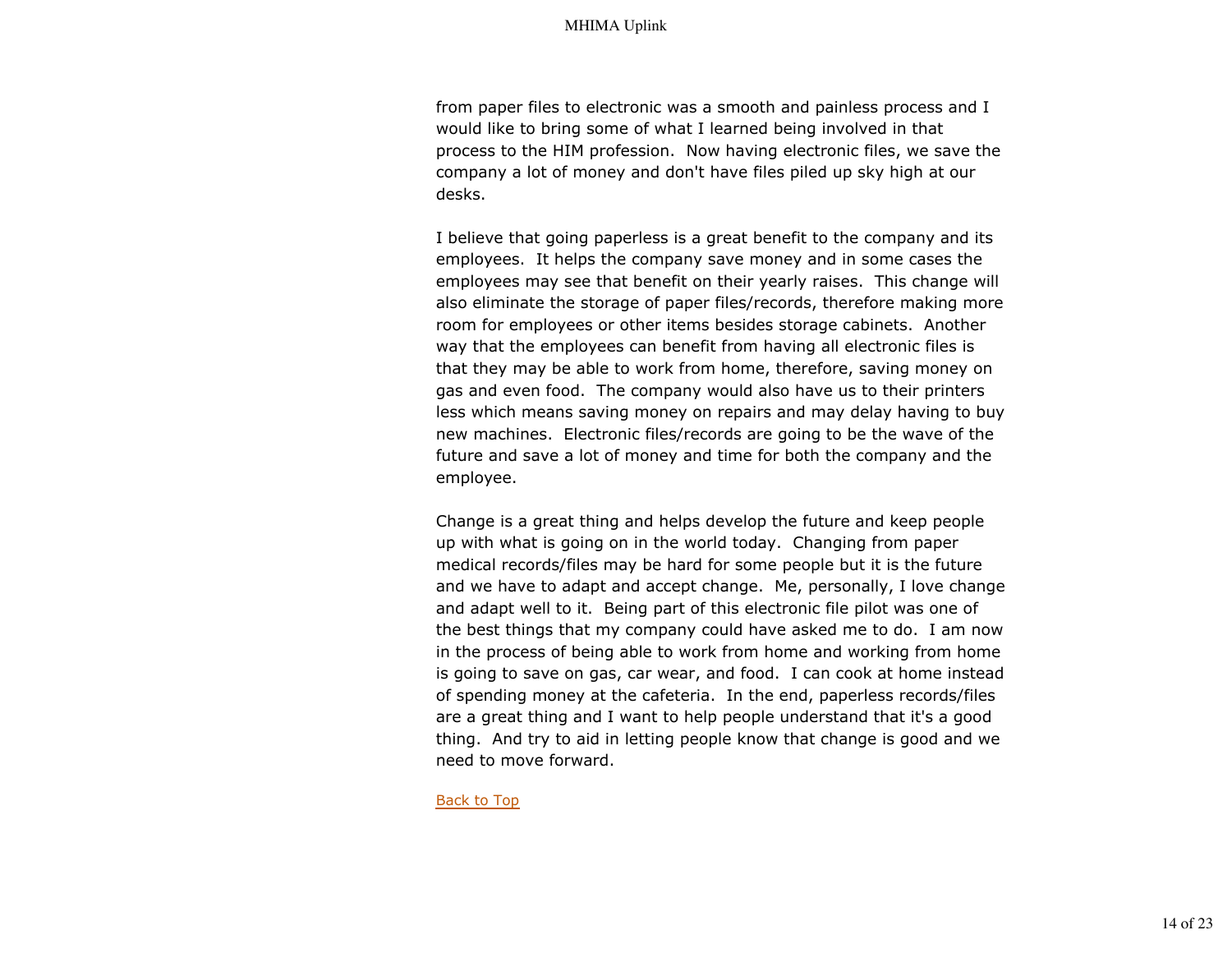## **Scholarship Essay - Shannon Nelson - Minnesota State Community & Technical College**

### **\$750 Scholarship - RHIT Category**

"How I Will Use This Degree to Advance the HIM Profession"

Health Information careers are constantly changing. With advances in technology, there will always be opportunities for growth in any career in HIM. I currently hold a CPC certification with the American Academy of Professional Coders. I am currently the supervisor of the Coding and HIM department at a large organization. I have returned to school to obtain my degree in Health Information Technology. I am amazed at how much more there is to Health Information beyond coding! Our facility is transitioning to a new electronic record. I feel fortunate to be advancing my career at this time because of the great opportunity I have with this transition. I have been able to view firsthand exactly how much effort, time, resources, and true collaboration of each and every department are involved in this task. I have taken a variety of courses within the last year that have been a tremendous resource to me. There are several benefits of a shared electronic medical record and my education has allowed me to express the advantages with others. I feel that furthering my education will allow me to participate fully and provide me with the confidence as our organization continues to transition to a new EMR.

My education will also allow me to work with others to successfully implement ICD-10. We are currently creating an education plan for our providers. Our goal is to slowly transition and educate the providers well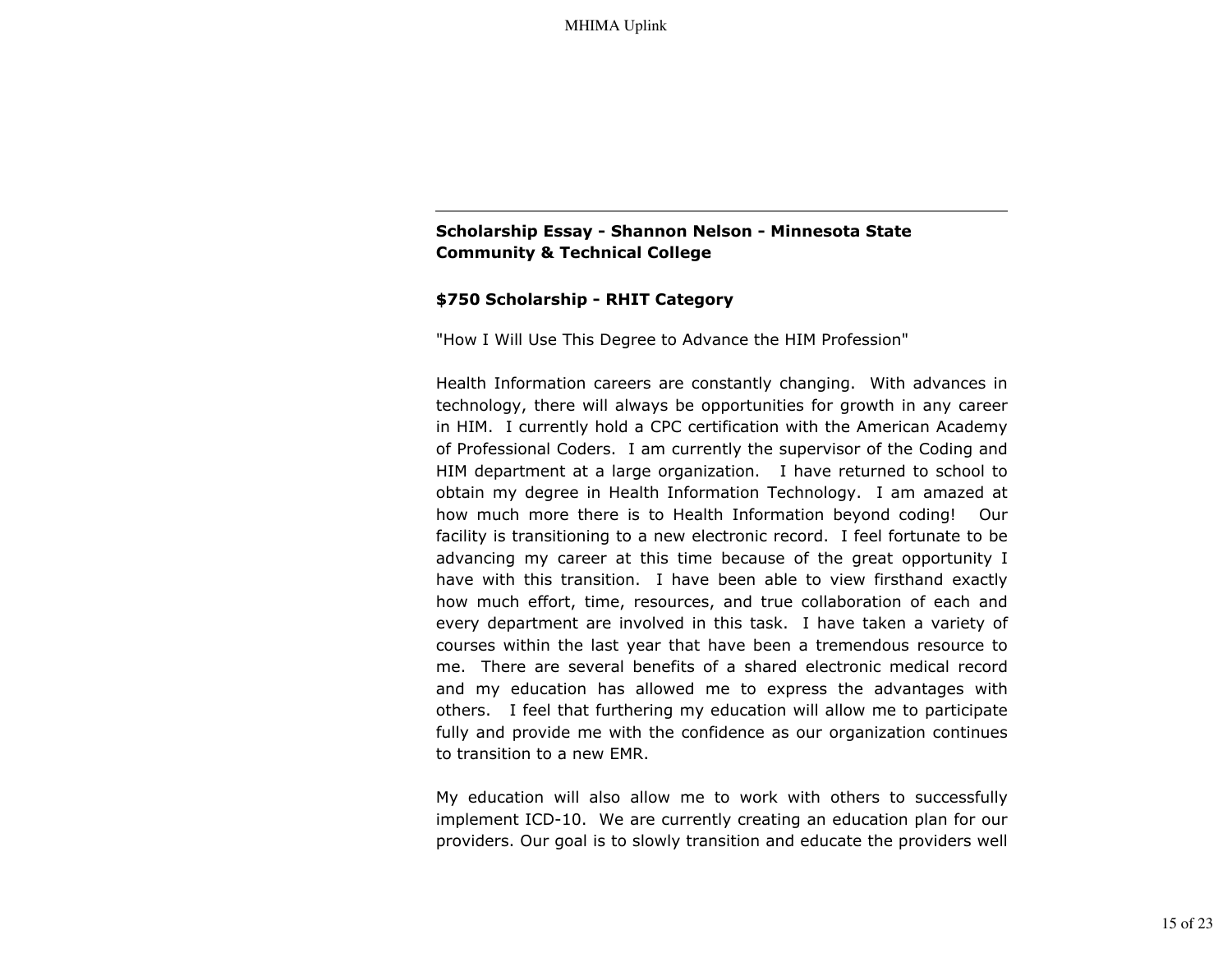before October 1st, 2014. This degree will provide me with the tools to be an educator, a resource for other departments, and a leader within my organization. ICD-10 will affect everyone including providers, coders, HIM staff, insurance companies, and even at the patient level. I intend to play a major role in this transition as it is expected that again Health Information employees will be highly involved in this implementation.

I have elaborated on the great importance of HIM staff. However, many people do not even know or understand what Health Information professionals do. I want to share with others who do not understand who we are or what we do. My goal is to become increasingly involved with chapter meetings, and ultimately at the state level. I want others to know how important we are to a healthcare organization. I would like to engage others within the HIM world and share my excitement of this career with them. Too often people get in the habit of just coming to work, doing their job, and collecting their paycheck. I want to remind people that what we do is tremendously important. Whether you are analyzing a record, releasing health information, or coding an encounter, your job is vital. Even though we may not frequently interact with patients, we still play a significant role with the patient experience. Often we forget this and need to be reminded how imperative we are. There will always be more to learn in this constantly changing career. I am excited to further my education and share my excitement of Health Information with others.

Back to Top

**Scholarship Essay - Kristi Lundgren - The College of**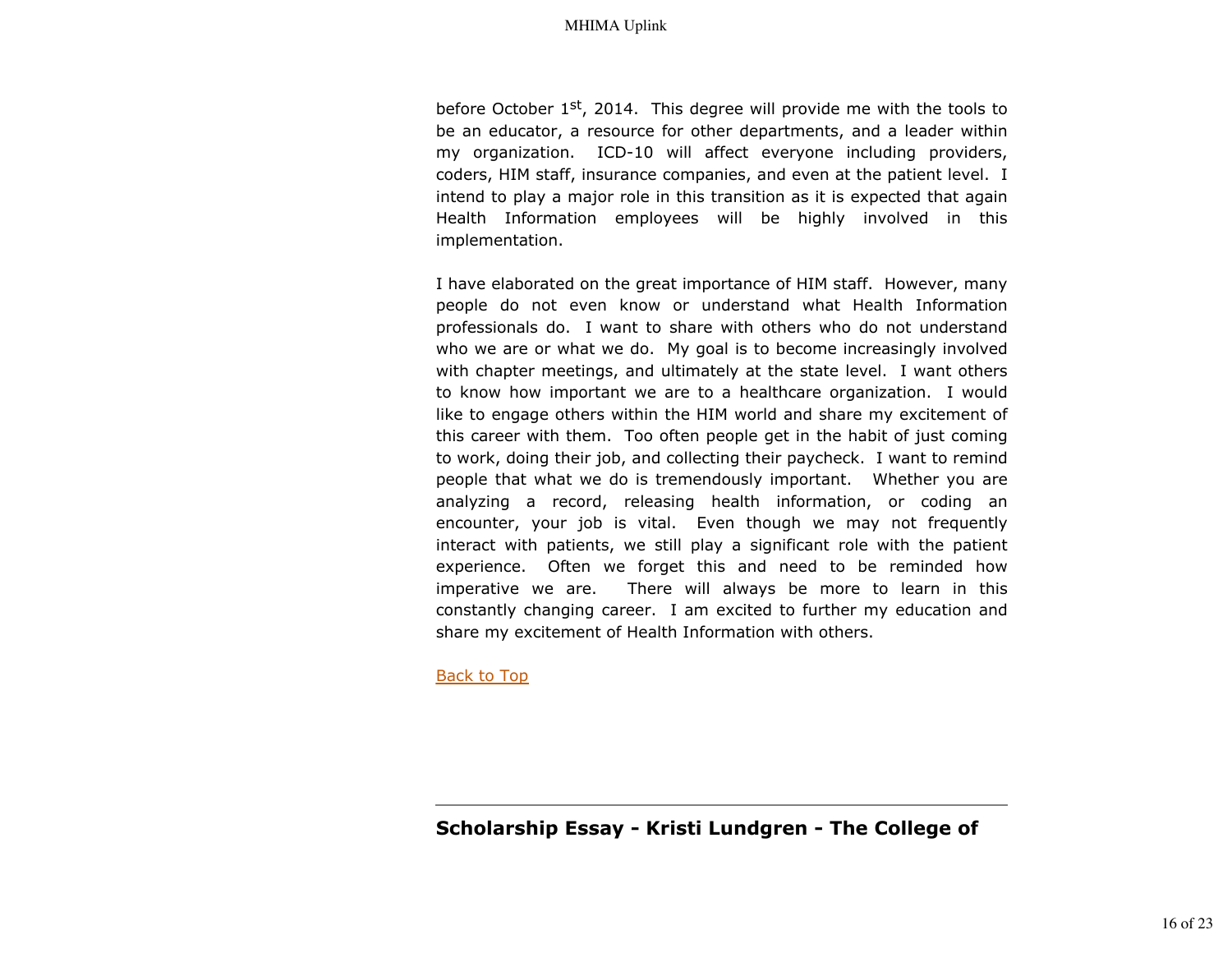# **St. Scholastica**

# **\$1500 Scholarship - Master's Program**

"How I Will Use a Master's Degree to Advance the HIM Profession"

I have been involved in numerous projects related to electronic health records at a variety of healthcare organizations, and each project has had its similarities, but also had its differences. As time goes on, projects change due to lessons learned, and increasing technological and regulatory requirements. As a Health Information Professional, I feel that it is extremely important to continue to stay educated on advancing technology, new regulatory requirements, and the understanding of how data is built and stored within an electronic health record. Health Information Professionals are still the keeper of the record no matter what format it is in, or what position we hold. We need to know who, how, and where data is being entered and stored, as well as assuring patients that their medical record is safe and secure. For this reason I felt it was important to continue my education path and pursue a Master's Degree in Health Information Management. With my Master's degree I know I can advance the HIM Profession by being a valuable team member in all projects showing others the benefits of a Health Information Professional's knowledge base, and proving to administration that Health Information Professionals need to be at the table when decisions are made.

I will also advance the HIM Profession by empowering others through sharing knowledge and passion of the profession, being a mentor, and being involved on a National and State level. As a manager, I have been able to share my knowledge with staff by thinking of new ways to process data, and empower staff to use their technological skills to complete tasks. This not empowers the employee to improve their skill set, but also shows that HIM Professionals have the ability to change as healthcare changes.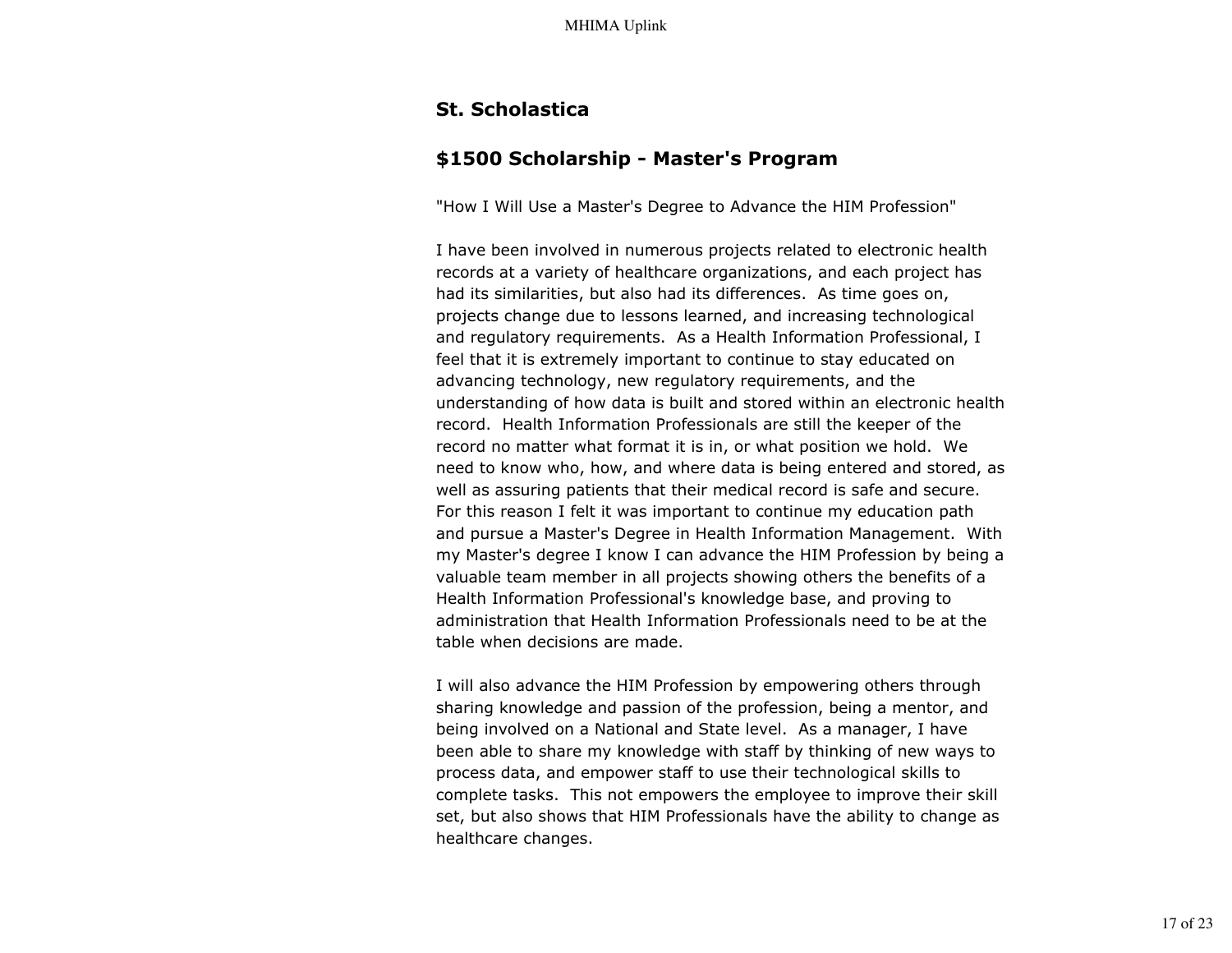As a volunteer on the Minnesota Health Information Management Association, I have had the opportunity to meet many peers, and help plan a variety of educational programs. As I have been working through my Master's classes, I have already given back to the association by being able to share knowledge with other peers, as well as provide suggestions for educational opportunities. Increased knowledge sharing and educational opportunities helps all HIM Professionals show the benefits of HIM in their workplace as well as to consumers of healthcare.

I look forward to the exciting future of the Health Information Profession, and know that my contributions and further education will help keep the HIM profession moving forward.

Back to Top

# **It's Here ... the 2013 MHIMA Legal Reference Manual!**

The 2013 electronic MHIMA Legal Reference Manual is now available for purchase. There are many changes with the 2013 revision, most notable the format. The manual will no longer be purchasable on CD. Instead we are goinglive with an electronic subscription. There are also a variety of content changes including the consolidation of information as well as the addition of new information including:

- Chapters 1: *Health Care Records* and 2: *Retention* have been consolidated and are together Chapter 1: *Legal Health Record*.
- The section titled *ARRA* is now Chapter 2 with added information about the HITECH Act.
- Chapter 4: *Legal Proceedings* has new information regarding criminal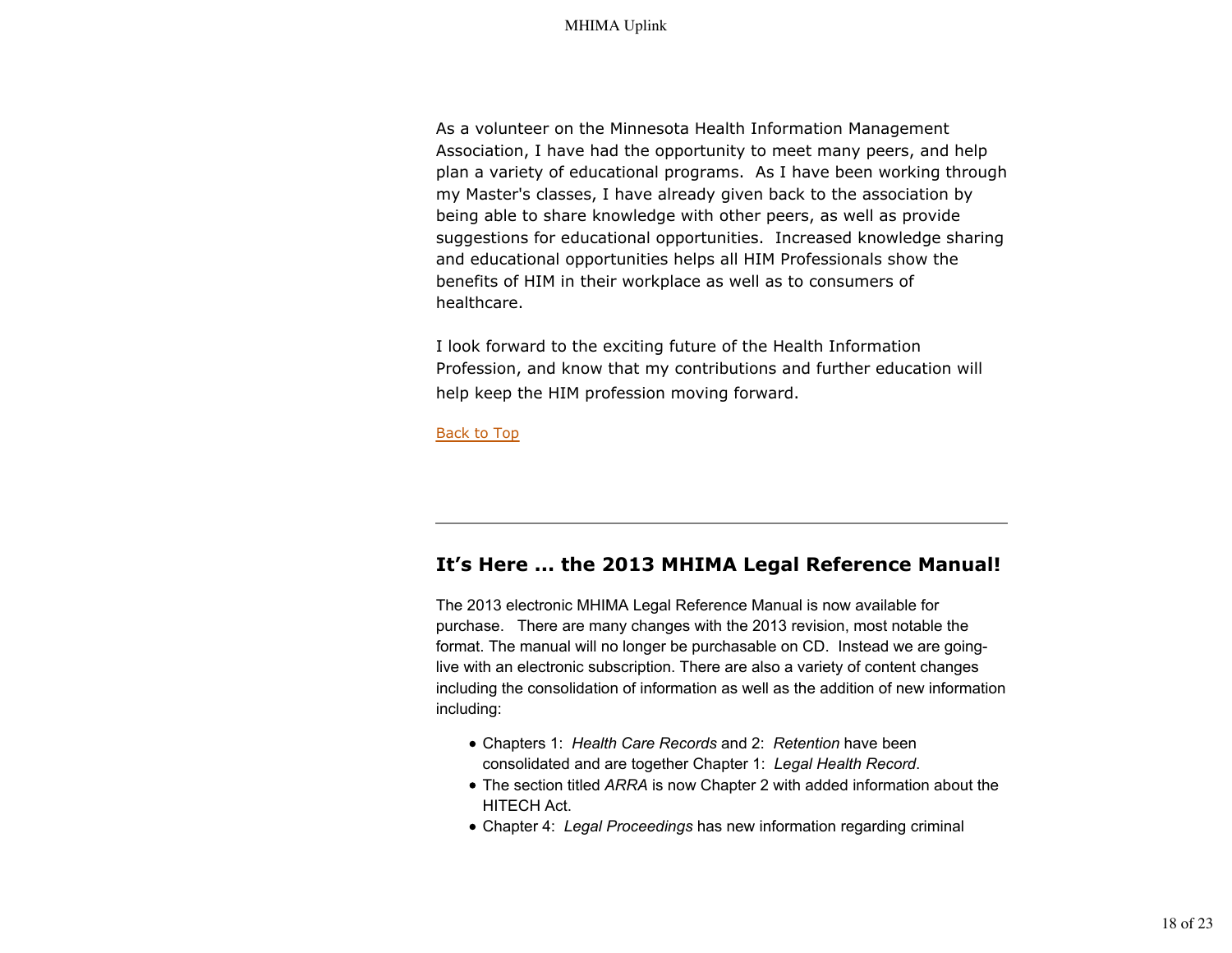proceedings

- Chapter 5: *Disclosure/Release of Information and Patient Access* has new information on Third Party Record Reviewers, Government Audits, DMEPOS, and Genetic Information.
- Chapter 9: *Home Care and Hospice Records* has updated information throughout the chapter
- Chapter 12: *HIPAA* rearranged and added information to better reflect 45 CFR 164
- Updated *Disclosure and Tracking Matrix*, *Websites/Links* and *Mergers and Acquisitions* addendums

The Legal Reference Manual Committee held an educational session at the annual meeting on Thursday, April 25<sup>th</sup> titled "Add Value to Your Organization: 2013 MHIMA Electronic Subscription Legal Reference Manual". The committee was also be available at the MHIMA Booth to answer questions and demonstrate the manual. Demonstrations will also be held at the Rural Health Conference and Minnesota e-Health Summit in June.

There is a new webpage for the Legal Reference Manual on MHIMA's website. From the main page click the Legal Manual button in the left column. There is a list of pricing options and frequently asked questions for your convenience, as well as the link for ordering the manual. Here is the link:

http://www.mnhima.org/aboutus/aboutus9.html

Back to Top

# **The Legal Manual Committee is Looking for HIM Professionals in Non-Traditional HIM Roles**

Indian Health Services, Dentistry, Chiropractics, Veterans Administration, Public Health, Optometry, Podiatry, etc …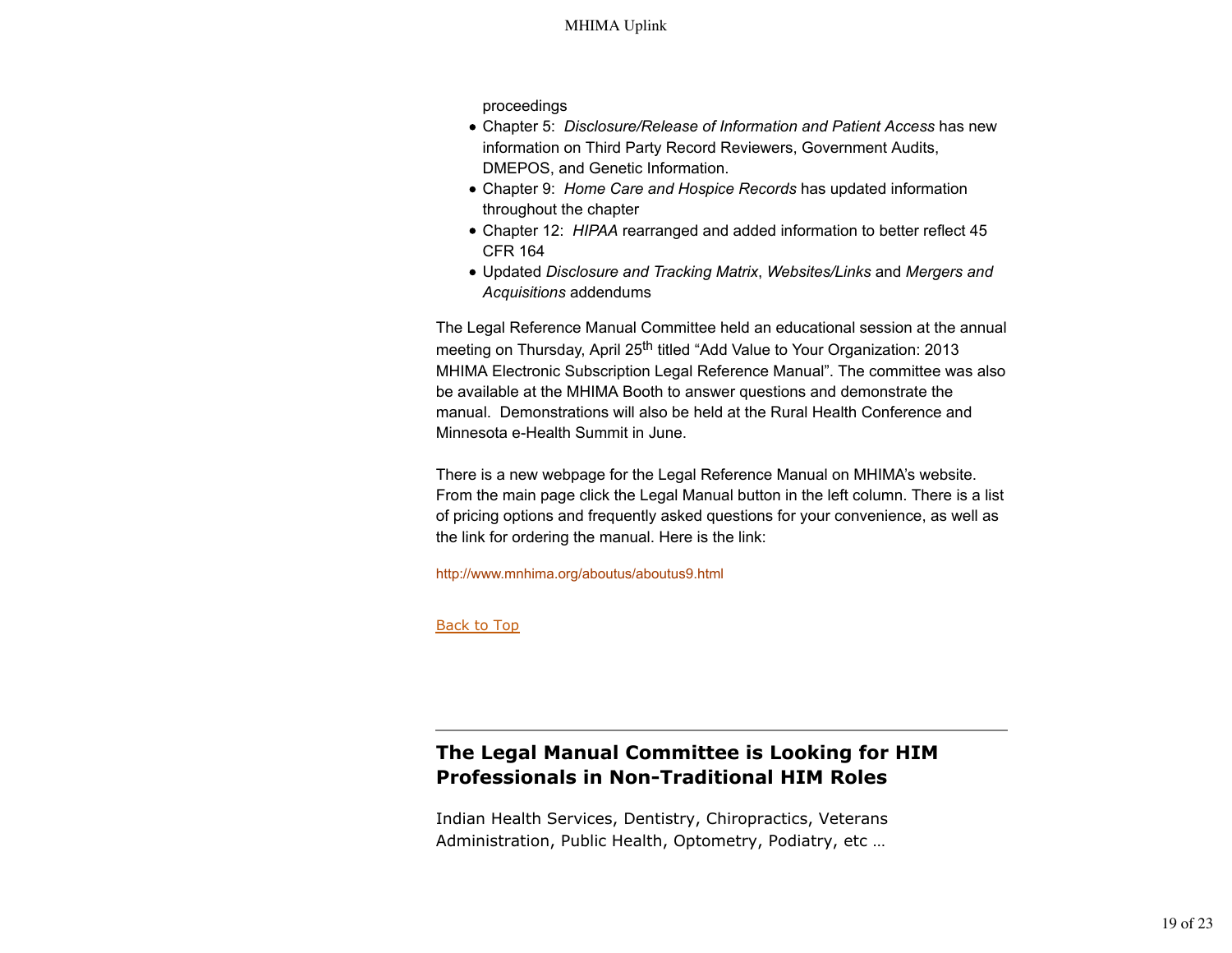Do you or someone you know work in a non-traditional HIM setting? If you answered "yes", then MHIMA needs your help. T

The Legal Reference Manual Committee is searching for experts in nontraditional HIM roles to help author a new chapter in the MHIMA Legal Reference Manual for "Non-Traditional HIM".

The list above covers a few areas we've brainstormed for this chapter but there could be more! This does not include Hospitals, Ambulatory Care, Home Health, Hospice, Long Term Care, or Behavior Health since there are already specific chapters covering these areas of practice in the Legal Reference Manual.

For questions or to sign up to help, please contact Linnea Hansen at linnea.hansen@allina.com or Andrea Heikkinen at andrea.heikkinen@yahoo.com.

Back to Top

# **MHIMA Is on Facebook!**

Please check out the new MHIMA page on Facebook! To find the MHIMA page, search for MN Health Information Management. Click "Like" to start receiving our MHIMA page updates!

We are looking to use this tool as another way to communicate to our members. So far, the following items have been added to the page: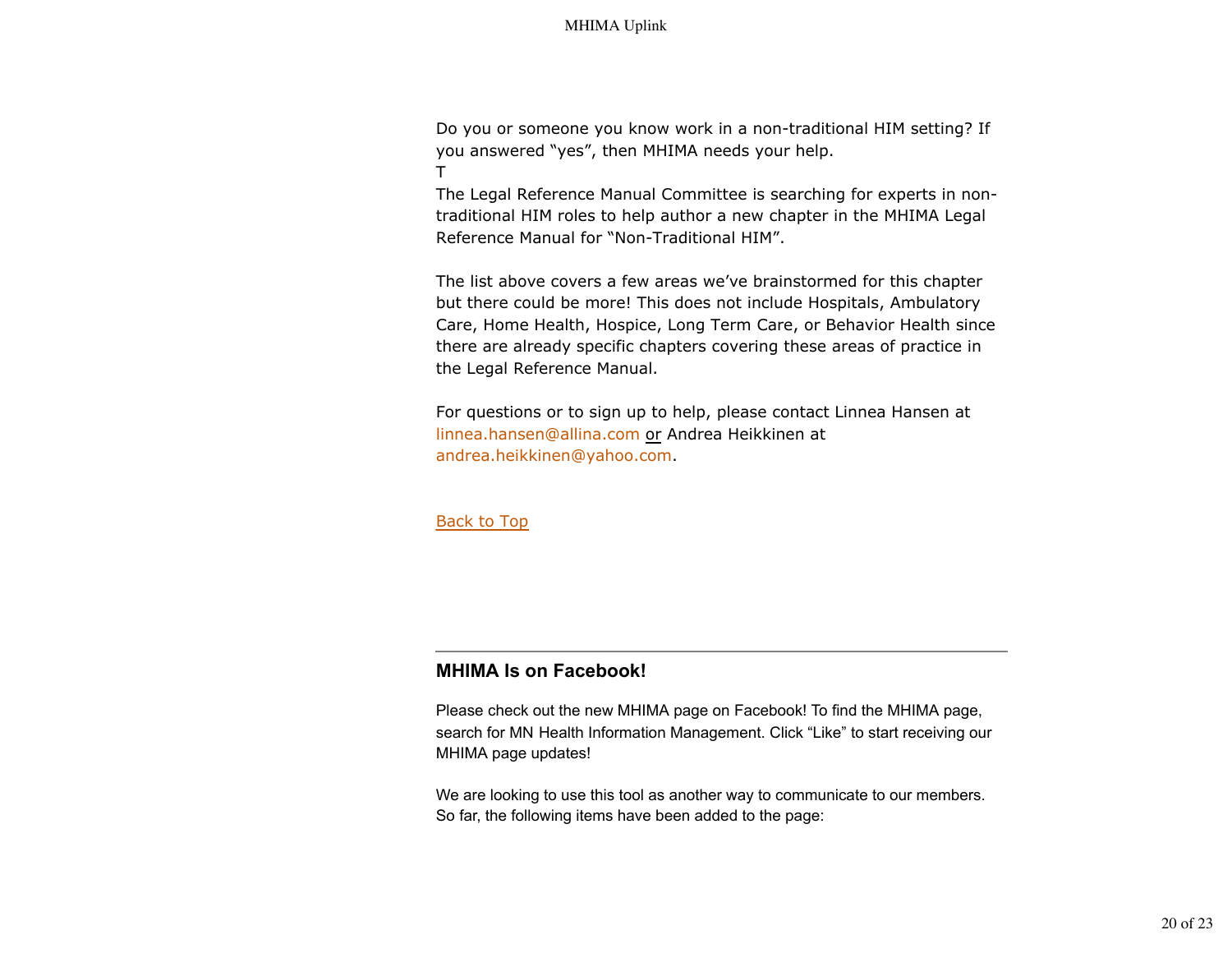- Calendar of Events
- Notes/Member Spotlights
- Pictures
- Uplink Article Reminders

The Marketing & Communications Committee is continuously adding new information to the page and we are always looking for ideas. If you have any suggestions regarding the Facebook page, please email marketingcommunications@mnhima.org or send us a message using Facebook!

Sincerely, Amanda Maas, RHIA, CHPS Marketing & Communications Committee Co-Chair

Back to Top

# **AHIMA Releases ROI Toolkit**

AHIMA recently released the 2013 ROI Toolkit: A Practical Guide for the Access, Use, and Disclosure of Protected Health Information.

This invaluable guide will assist HIM professionals in all health care settings. To access the guide, click the link below. You will need your AHIMA User ID and Password to access the guide.

http://library.ahima.org/xpedio/groups/secure/documents/ahima /bok1\_050184.pdf

Back to Top

**Coming Soon: ICD-10-PCS Flashcards Go Mobile**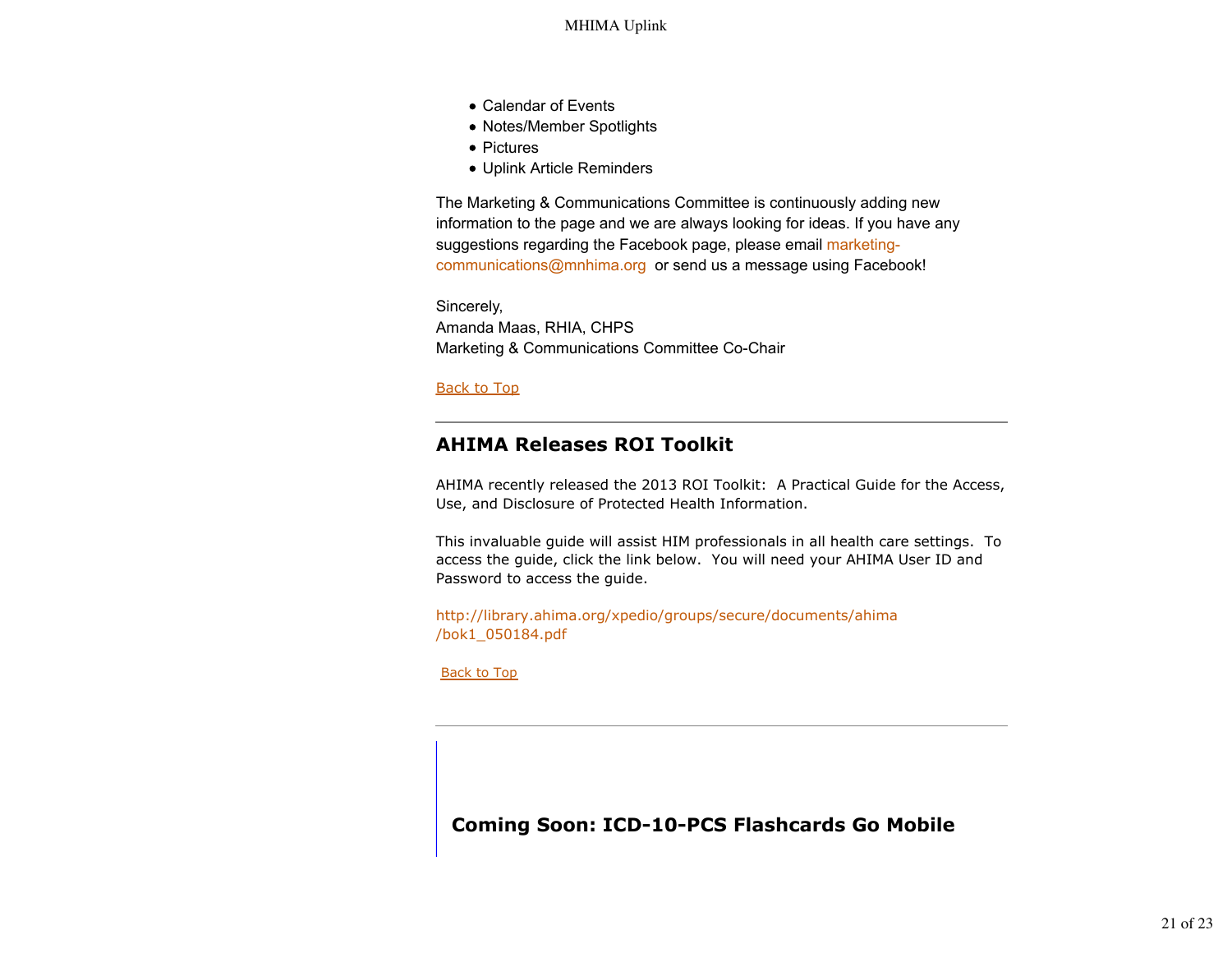A mobile version of AHIMA's educational ICD-10-PCS Flashcards will be available soon for Apple devices and the Android phone, demonstrating the power of technology to transform learning, energize coding communities, and inspire innovative learning and thinking. The first step in mastering ICD-10-PCS is to become familiar with the terminology, structure, and format of the new code set. The app covers 31 medical and surgical root operations and the seven approaches, along with 16 cards that illustrate the character values of each of the of ICD-10-PCS sections, and will allow coding professionals to master ICD-10-PCS principles directly from an Android phone, Apple iPhone, iPad, or iPod Touch.

#### Back to Top

## **Updated Maximum Charges for Patient Records - 2013**

The Minnesota Department of Health has published the **Maximum Charges for Patient Records** February 2013, confirming the annual determination of maximium charges for patient records. When section 144.292 of the Minnesota Statutes applies, the maximium charges for 2013 are \$1.30 per page for copy charges and \$17.21 for retrieval fees. Pursuant to statute, these limits do not apply to x-rays. The provider may charge a patient no more than the actual cost of reproducing x-rays, plus no more than \$10 for the time spent retrieving and copying the x-rays.

You can obtain a copy of the February 2013 document by clicking here.